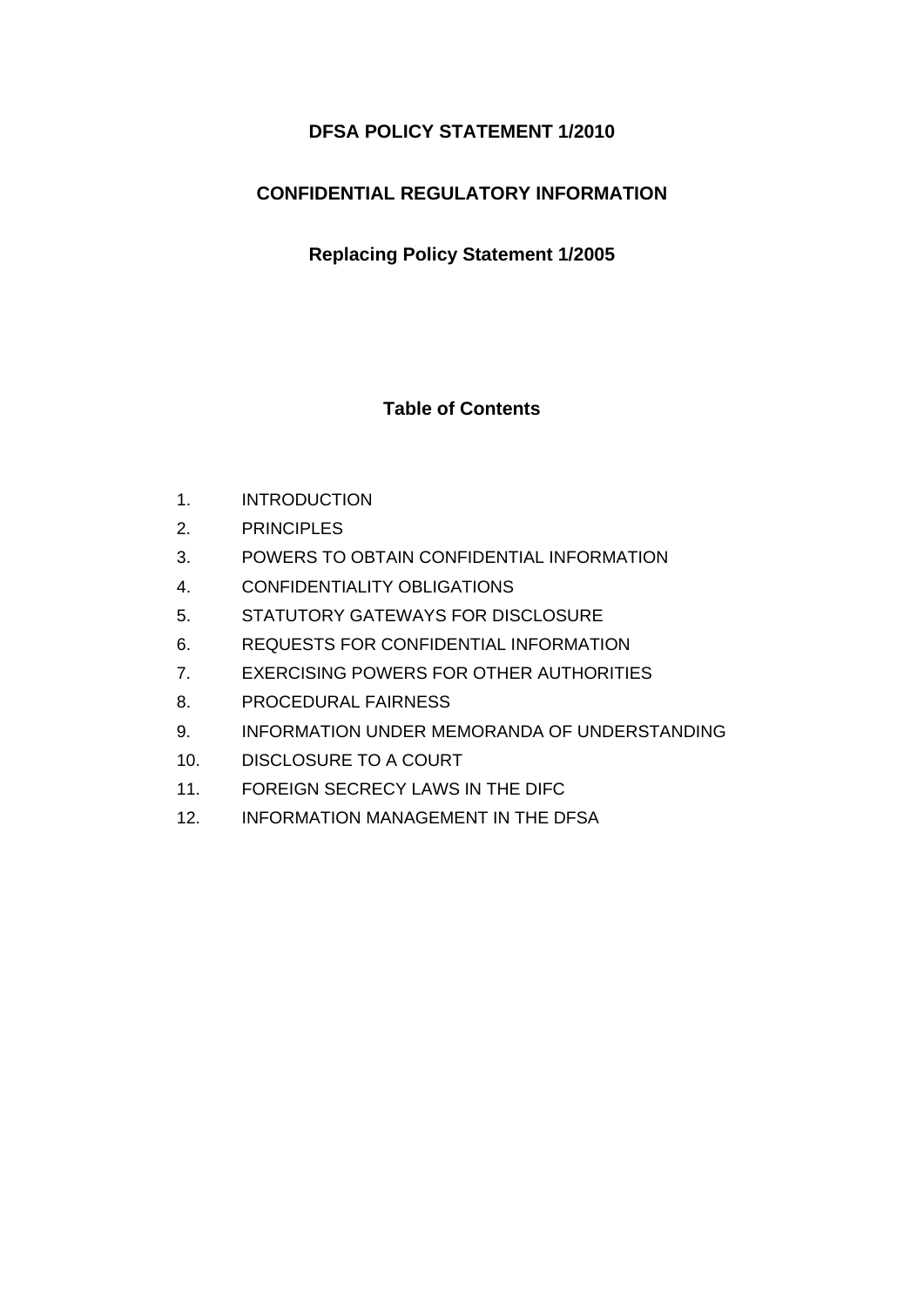## **1. INTRODUCTION**

- 1.1 The Dubai Financial Services Authority is the integrated regulator of all financial and ancillary services undertaken in or from the Dubai International Financial Centre.
- 1.2 This Policy Statement describes how the DFSA protects, uses and discloses confidential information that it receives in the course of regulating financial services in the DIFC. Such information is referred to in this Policy Statement as "confidential information".

## **2. PRINCIPLES**

- 2.1 The DFSA's mandate is to ensure that the DIFC is one of the best regulated international financial centres in the world – a centre based on principles of integrity, transparency and efficiency. To accomplish this, the DFSA operates to the international best practice standards that apply in the world's major financial centres such as London, New York, Hong Kong and Frankfurt.
- 2.2 The international best practice standards adopted and applied by the DFSA in the DIFC are those set by leading international organisations such as IAIS (International Association of Insurance Supervisors), IOSCO (International Organisation of Securities Commissions), BIS (Bank for International Settlements) and FATF (Financial Action Task Force).
- 2.3 The DFSA's commitment to these standards is a commitment:
	- to enforce and ensure compliance with applicable financial services legislation, consistent with the IOSCO Objectives and Principles of Securities Regulation, the IAIS Core Principles for Effective Insurance Supervision; the Basel Core Principles for Effective Banking Supervision and the FATF Recommendations on Anti-Money Laundering and Counter Terrorism Financing;
	- to provide the fullest mutual assistance to relevant counterpart international financial services regulators regarding cooperation and the exchange of confidential information according to standards and procedures that are equivalent to those prescribed in the IOSCO Multilateral Memorandum of Understanding;
	- to seek to ensure that DIFC or foreign laws or regulations about confidentiality or secrecy do not prevent the DFSA from obtaining, securing or disclosing confidential information where required for lawful regulatory or enforcement purposes;
	- to limit the disclosure of confidential information to relevant counterpart international financial services regulators and enforcement agencies to what is required for lawfully ensuring compliance with, and enforcement of, applicable financial services and criminal legislation;
	- to apply international best practices in obtaining and disclosing confidential information;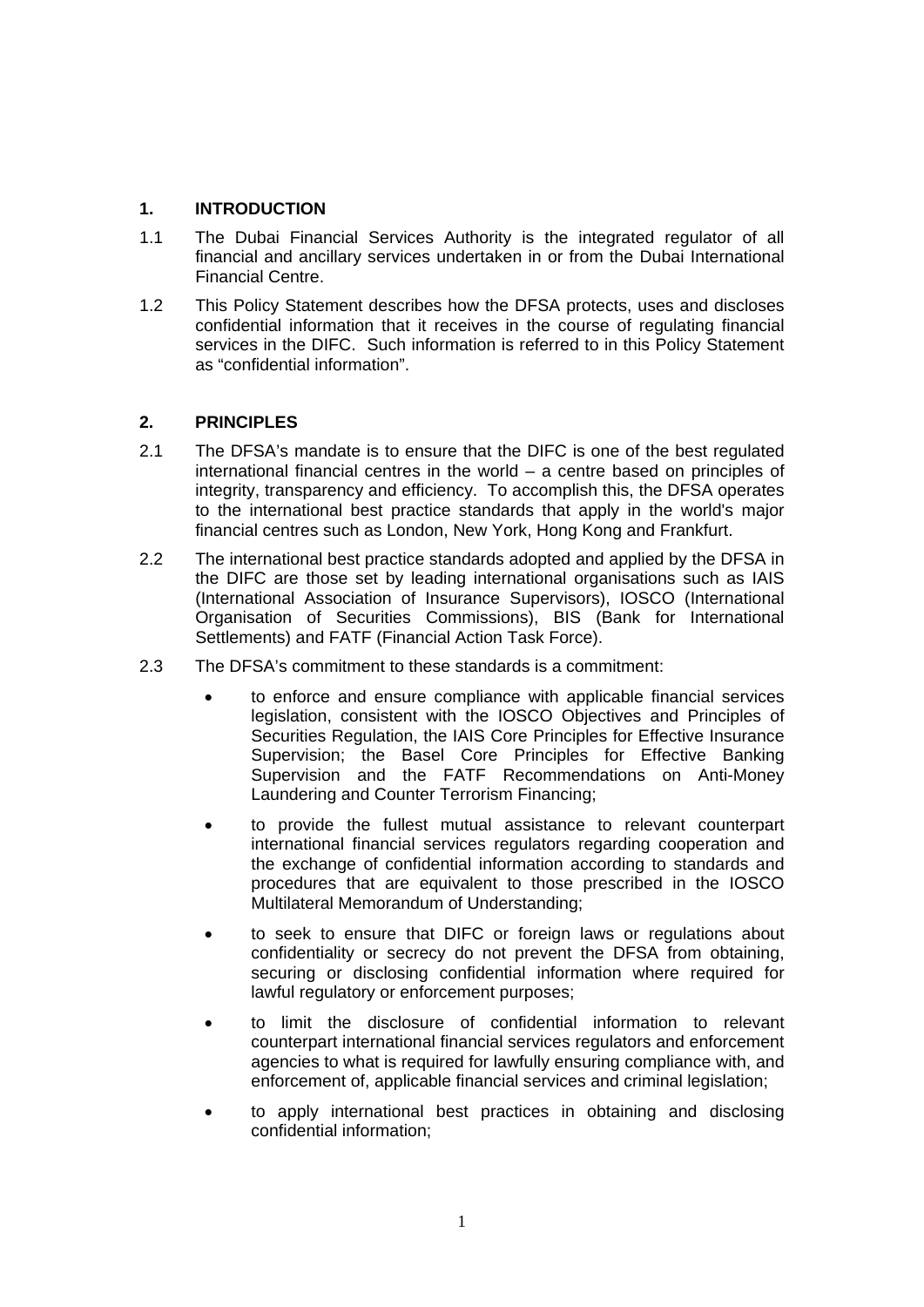- to implement robust internal control systems and procedures that meet international best practices for the handling, storing, processing, securing and retention of confidential information; and
- to implement data protection procedures that are equivalent to those prescribed in the European Union Directives so as to protect individual privacy rights according to international best practices.
- 2.4 In addition, the DFSA strives to comply with the legislative requirements that govern its processes and procedures. The main legislative provisions governing the use of confidential information are set out in Dubai Law No. 9 of 2004, DIFC Regulatory Law No. 1 of 2004, the DIFC Data Protection Law No. 1 of 2007 and the UAE Penal Code Federal Law No. 3 of 1987.

## **3. POWERS TO OBTAIN CONFIDENTIAL INFORMATION**

- 3.1 Like other financial services regulators, the DFSA has comprehensive statutory powers to carry out its authorisation, supervision and enforcement functions regarding financial services in the DIFC. The DIFC Regulatory Law confers powers to require reports, conduct on-site inspections of business premises of authorised entities and individuals, investigate and compel the production of documents, testimony and other information.
- 3.2 The DFSA can also use its powers to obtain information from third party suppliers, including intermediaries and companies that have accepted outsourced functions for regulated entities. These include subsidiaries established in the DIFC and branches in the DIFC of firms authorised in other jurisdictions. The DFSA may also exercise these powers at the request, and on behalf, of foreign regulators and authorities to assist them in performing their regulatory or enforcement functions. Why, when and how this is permissible is described in more detail below.
- 3.3 In short, because the DFSA's statutory mandate is to regulate all financial services provided in and from the DIFC, the DFSA has broad access to confidential information about individuals and firms participating in or connected to the provision of financial services in the DIFC. This includes all market participants, listed companies, reporting entities and their officers and directors.

**Example:** This means that the DFSA will treat accounts that are booked and held in foreign jurisdictions, but serviced and managed in or from the DIFC the same as if the accounts were booked, held, serviced and managed entirely within the DIFC. Legally and practically the DFSA has complete access to the account information in both situations because the regulated financial service is provided in or from the DIFC. However, if a DIFC regulated financial institution books, holds, services and manages an account entirely in a foreign jurisdiction, the DFSA has no authority to access confidential client account information unless the laws of the foreign jurisdiction permit such access and disclosure.

# **4. CONFIDENTIALITY OBLIGATIONS**

4.1 Although the DFSA has comprehensive powers to access confidential information so that it can properly discharge its regulatory functions, there are statutory limitations or restrictions on the way the DFSA uses and deals with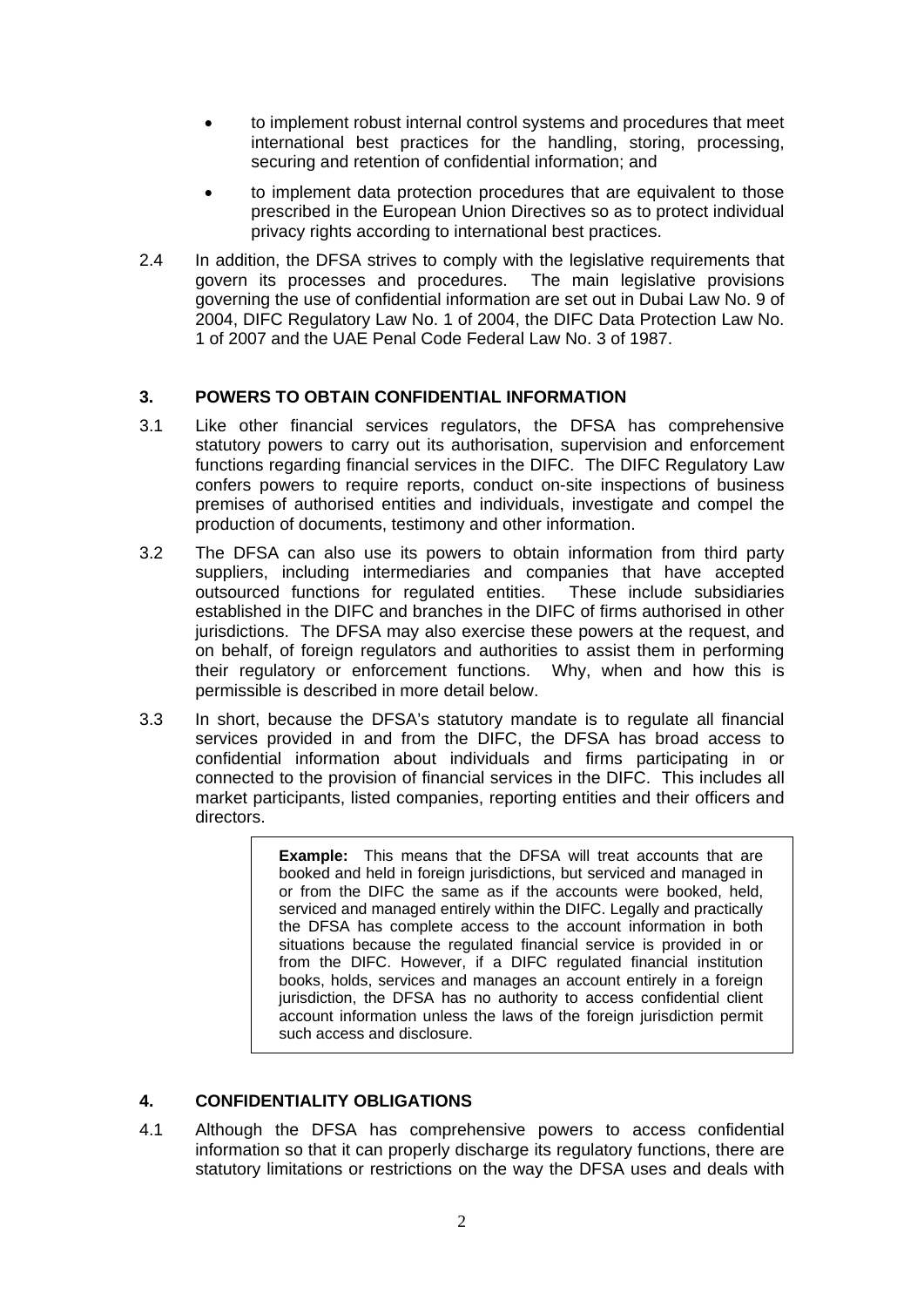confidential information. These limitations or restrictions are necessary to protect individual privacy and to assure regulated firms and individuals, and their clients, that the confidential information they provide to the DFSA will be dealt with in confidence and used only for lawful purposes.

### **Dubai Law No. 9 of 2004**

4.2 Under Article 7 of Dubai Law No. 9 of 2004, which is the law under which the DFSA was established, the DFSA is required to keep confidential any confidential information obtained, disclosed or collected by it, in the course of performing its functions. The Article specifically prohibits the disclosure of confidential information to third parties except in circumstances permitted by DIFC laws and regulations.

## **DIFC Regulatory Law**

4.3 Article 38(1) of the Regulatory Law parallels the above confidentiality provisions by prohibiting the DFSA, its employees, agents or any person from disclosing confidential information unless they have the consent of the person to whom the duty of confidentiality is owed or unless the disclosure is expressly authorised under Article 38(3) (see Part 5 below).

## **DIFC Data Protection Law**

- 4.4 The DIFC Data Protection Law applies to everyone in the DIFC, including the DFSA. Its purpose is to protect privacy rights and to ensure an individual's personal information, which is presumed to be confidential information, is kept confidential and used only for the lawful purpose for which it was provided. The Data Protection Law only protects the privacy rights of individuals and not companies or other like entities.
- 4.5 The Data Protection Law requires the DFSA as a data controller, which is a person who obtains, stores or processes an individual's personal information, to do so fairly, lawfully, securely and only for the specific purpose it was obtained. The personal information must not be kept longer than necessary and if inaccurate or incomplete must be rectified or erased.

# **UAE Penal Code**

4.6 It is a criminal offence under Article 379 of the UAE Penal Code, Federal Law No. 3 of 1987, (which applies in the DIFC) for any person including the DFSA, its employees and agents to disclose confidential information to third parties without having the legal authority to do so. This Article applies to all persons, not just currently serving public officers. However, it imposes more severe penalties on public officers if they disclose such information in cases other than those permitted by the law.

# **5. STATUTORY GATEWAYS FOR DISCLOSURE**

5.1 The Regulatory Law provides gateways by which the DFSA is permitted to disclose regulatory information for certain purposes and/or to certain persons. The relevant gateways are in Articles 38 and 39.

# **Article 38 of the Regulatory Law**

- 5.2 Article 38 of the Regulatory Law governs use and disclosure of confidential information by the DFSA. Under Article 38(3), the DFSA *may* lawfully disclose confidential information where:
	- (a) the information is already public;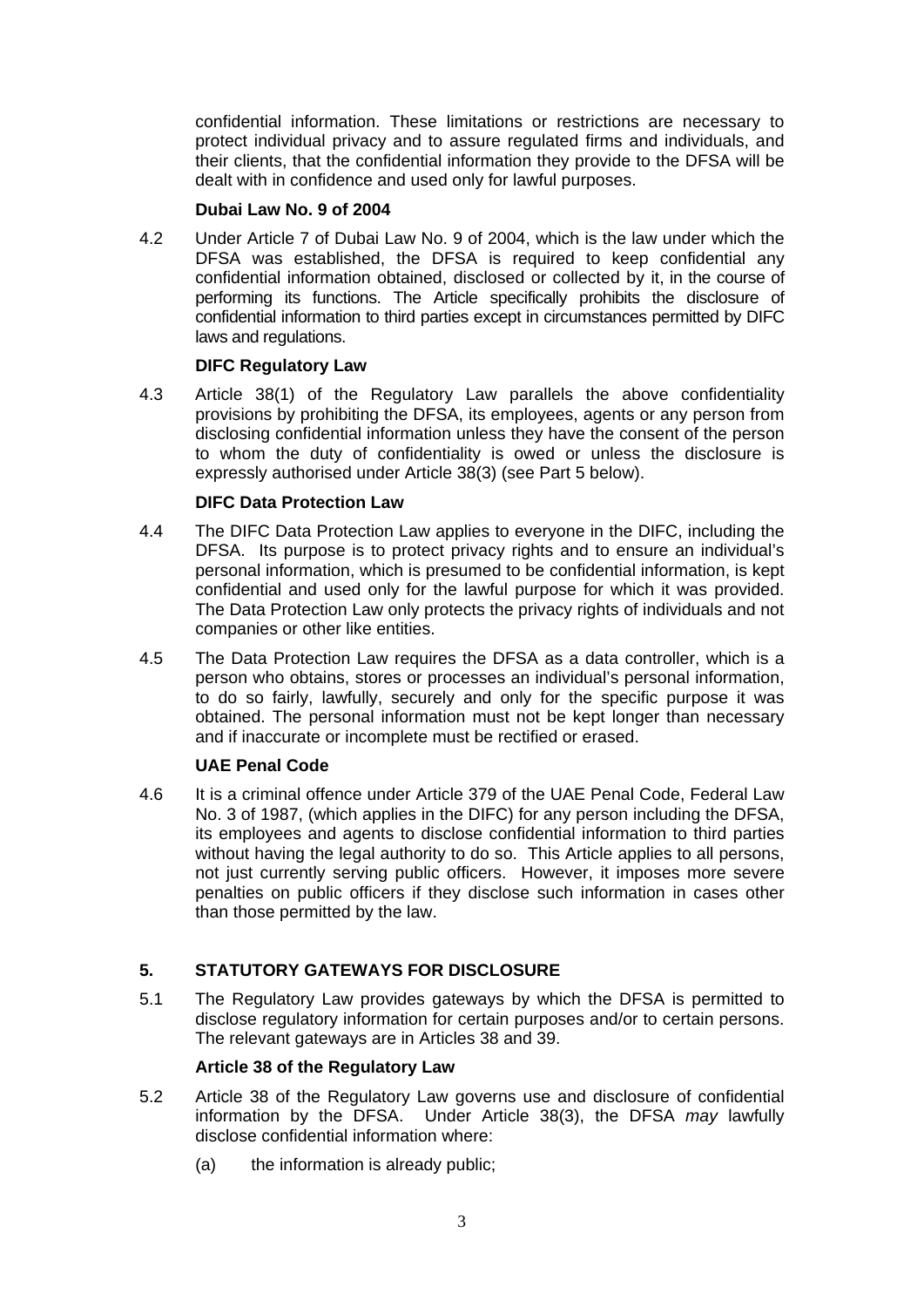- (b) the disclosure is for the purpose of assisting the following persons in the performance of their regulatory functions:
	- (i) the DIFC Companies Registrar;
	- (ii) a Financial Services Regulator;
	- (iii) a governmental or regulatory authority in the UAE or elsewhere exercising powers and performing functions relating to antimoney laundering;
	- (iv) a self-regulatory body or organisation exercising and performing powers and functions in relation to financial services;
	- (v) a civil or criminal law enforcement agency, in the UAE or elsewhere;
- (c) disclosure is permitted or required under the Regulatory Law or Rules, other DFSA administered laws or any other law applicable in the DIFC; or
- (d) disclosure is made in good faith for purposes of performance and exercise of the functions and powers of the DFSA.

#### **Article 39 of the Regulatory Law**

- 5.3 In addition, Article 39 of the Regulatory Law gives the DFSA specific statutory authority to exercise its powers at the request, and on behalf, of the regulators, authorities, bodies or agencies listed in Article 39. This means that the DFSA may obtain confidential information from DIFC reporting entities, listed companies, regulated firms and individuals, and their clients on behalf of other authorities. Therefore the provisions of Article 38 and 39 must often be considered together to determine the limitations on obtaining and sharing confidential information.
- 5.4 Under Article 39, the DFSA may *only* exercise its powers on behalf of other authorities if the request for assistance comes from:
	- (a) the DIFC Companies Registrar;
	- (b) a Financial Services Regulator;
	- (c) a governmental or regulatory authority in the UAE or elsewhere exercising powers and performing functions relating to anti-money laundering;
	- (d) a self-regulatory body or organisation exercising and performing powers and functions in relation to financial services; or
	- (e) a civil or criminal law enforcement agency, in the UAE or elsewhere.
- 5.5 You will notice that an identical range of regulators, authorities, bodies or agencies are listed in Article 38(3)(b) and Article 39. For the purpose of this paper we will refer to these authorities as "Article 38/39 Authorities".

#### **Restrictions on disclosure by the DFSA**

5.6 Under Article 80(7) of the Regulatory Law, the DFSA is prohibited from disclosing an individual's compelled testimony to any law enforcement agency for the purpose of criminal proceedings against the person unless the person consents to the disclosure or the DFSA is required by law or court order to disclose the statement.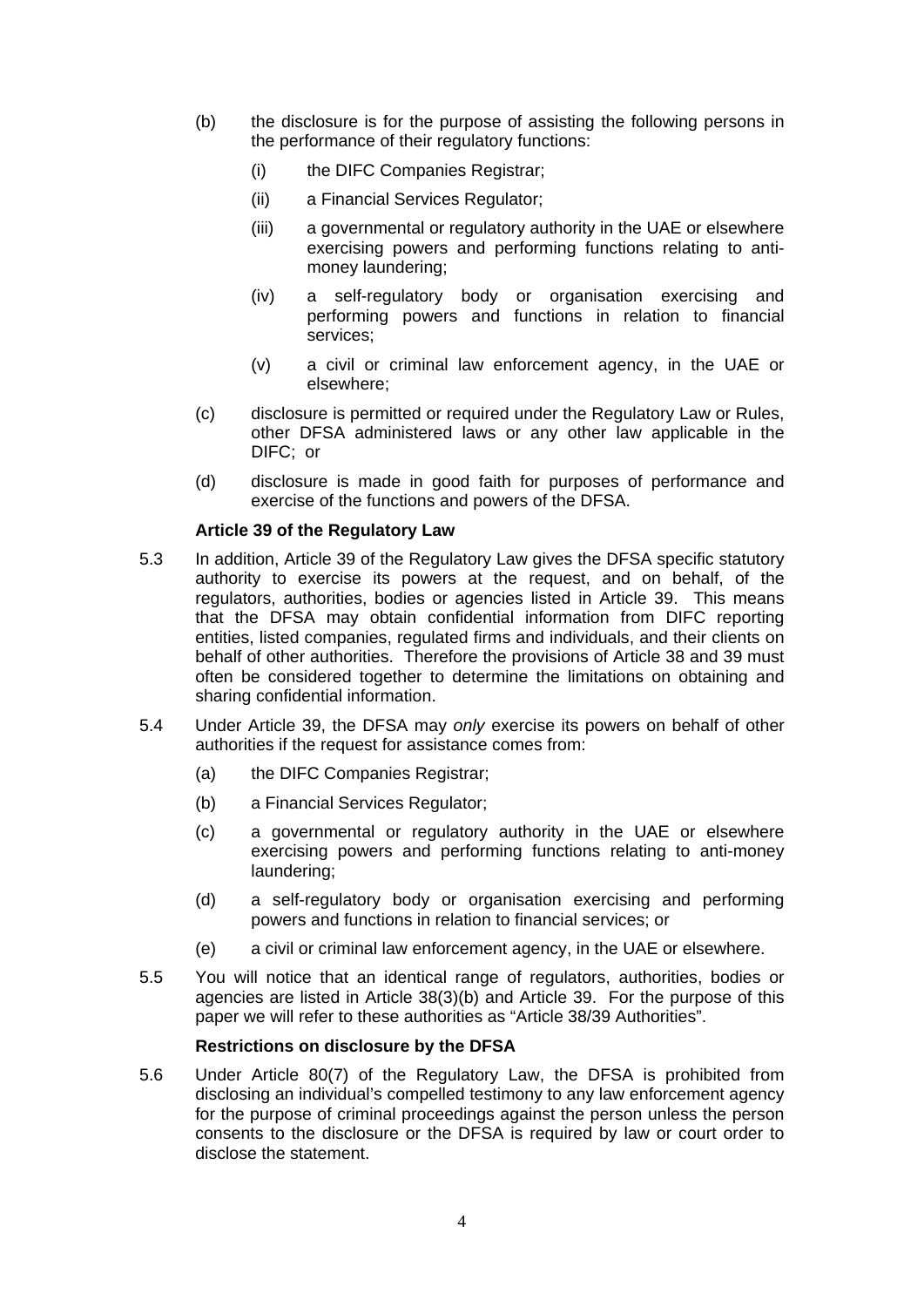- 5.7 Additionally, when the DFSA is requested to disclose confidential information to an Article 38/39 Authority, in circumstances other than those referred to in Article 80(7), the DFSA recognises that the information to be provided is to be used for the sole purpose of assisting the requesting authority in performing its regulatory functions. Consequently the DFSA requires the requesting authority to keep the information confidential and not to disclose it to any other person without the written consent of the DFSA.
- 5.8 You will see then that there are a number of restrictions on the ability of the DFSA to disclose confidential information. In summary, they are:
	- the DFSA may only use or disclose confidential information to fulfil a DFSA regulatory purpose or legal obligation;
	- the DFSA may only disclose confidential information to domestic and foreign regulators and authorities if it is for the purpose of assisting them in the performance of their specific regulatory or enforcement functions regarding financial services and criminal legislation; and
	- the DFSA may only disclose an individual's compelled testimony to a law enforcement agency for the purpose of criminal proceedings against the person if the person consents to the disclosure or if the DFSA is required by law or court order to disclose the statement.

## **6. REQUESTS FOR CONFIDENTIAL INFORMATION**

- 6.1 In deciding whether to comply with a request to disclose confidential information under Articles 38 and 39, the DFSA as a matter of policy will satisfy itself that there are legitimate reasons for the request and that the regulator or authority requesting the information has the appropriate standards in place for dealing with client confidentiality.
- 6.2 Every request to disclose confidential information will be assessed by the DFSA on a case-by-case basis to determine whether there is a legitimate reason to comply with the request. In determining the legitimacy of a request, the DFSA may consider, in addition to Articles 38 and 39 of the Regulatory Law:
	- (a) whether the request will enable the requesting authority to discharge more effectively its regulatory responsibilities to enforce and secure compliance with the financial services laws administered by the requesting authority;
	- (b) whether the request is for the purpose of actual or possible criminal, civil or administrative enforcement proceedings relating to a violation of financial services laws administered by the requesting authority;
	- (c) whether the requesting authority is governed by laws that are substantially equivalent to those governing the DFSA concerning regulatory confidentiality, data protection, legal privilege and procedural fairness;
	- (d) whether the request involves the administration of justice of a law, regulation or requirement that is related to enforcing and securing compliance with the financial services laws of the requesting jurisdiction: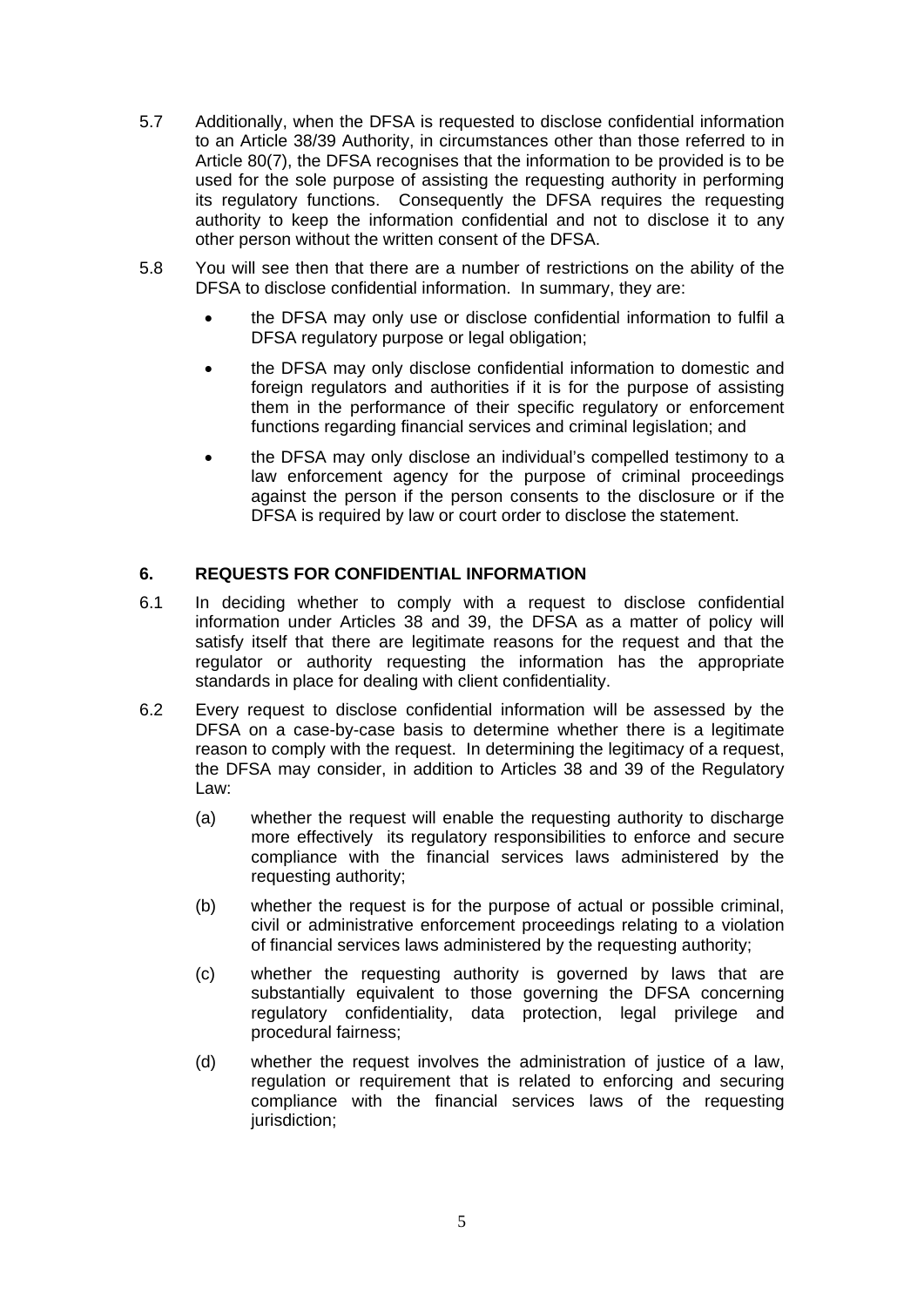- (e) whether any other authority, governmental or non-governmental, is cooperating with the requesting authority or seeking information from the confidential files of the requesting authority; and
- (f) whether fulfilling the request will foster the integrity of, and confidence in, the financial services industry in the DIFC and the requesting jurisdiction.

## **7. EXERCISING POWERS FOR OTHER AUTHORITIES**

- 7.1 As discussed earlier, Article 39 of the Regulatory Law gives the DFSA specific statutory authority to exercise its powers at the request, and on behalf, of Article 38/39 Authorities. As a matter of policy and further to its commitment to the principles in Part 2 above, the DFSA will exercise its powers under Article 39 unless:
	- (a) the request would require the DFSA to act in a manner that would violate applicable UAE criminal laws, DIFC laws or DFSA policies;
	- (b) a regulator making a request is not a Financial Services Regulator as defined in the Regulatory Law (for the purposes of this policy a Financial Services Regulator means a regulator whose principal mandate includes regulating one or more of securities, commodities, asset management, collective investment schemes, insurance and reinsurance, banking, investment services, trust service providers, Islamic finance and companies);
	- (c) the request is in relation to criminal or enforcement proceedings and criminal or enforcement proceedings have already been initiated in the DIFC or UAE relating to the same facts or same persons, or the same persons have already been penalised or sanctioned on substantively the same allegations or charges and to the same degree by the DFSA or the competent authorities in the UAE;
	- (d) the request would be prejudicial to the "public interest" of the DIFC;
	- (e) the requesting authority refuses to give corresponding assistance to the DFSA;
	- (f) complying with the request would be so burdensome as to prejudice or disrupt the performance of DFSA regulatory functions and duties; or
	- (g) the authority fails to demonstrate a legitimate reason for the request.
- 7.2 If the DFSA decides to obtain and disclose confidential information on behalf of another authority under Article 39, then it must do so in accordance with the provisions of Article 38. Generally though, for the DFSA to agree to provide confidential information in response to an Article 39 request, the authority will be required to:
	- (a) make the request in writing, or if urgent make the request orally and, unless otherwise agreed, confirm it in writing within ten business days;
	- (b) describe the confidential information requested and the purpose for which the authority seeks the information;
	- (c) provide a brief description of the facts supporting the request and the relevant legal powers authorising the request;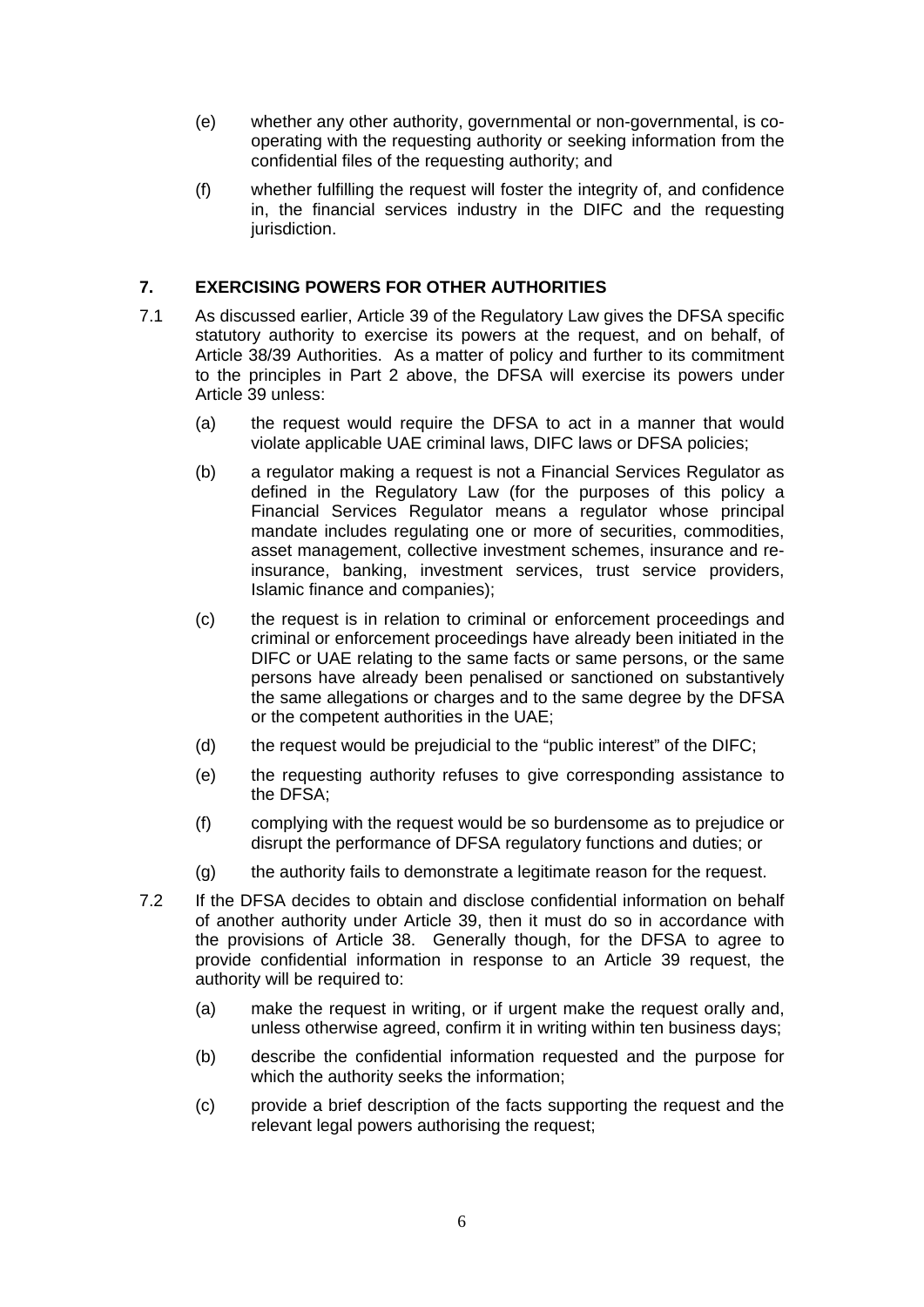- (d) specify whether the purpose of the request is for actual or possible criminal, civil or administrative enforcement proceedings relating to a violation of the laws and regulations administered by the authority;
- (e) agree that it will not use the confidential information for any other purpose than that for which it was requested unless it has the express permission of the DFSA;
- (f) indicate, if known, the identity of any persons whose rights or interests may be adversely affected by the disclosure of confidential information;
- (g) indicate whether obtaining the consent of, or giving notice to, the person to whom the request for confidential information relates would jeopardise or prejudice the purpose for which the information is sought;
- (h) specify whether any other authority, governmental or nongovernmental, is co-operating with the requesting authority or seeking information from the confidential files of the requesting authority;
- (i) specify whether onward disclosure of confidential information is likely to be necessary and the purpose such disclosure would serve;
- (j) agree to revert to the DFSA in the event that it seeks to use the confidential information for any purposes other than those specified in the request;
- (k) agree to keep requested confidential information confidential, including the fact that a request for confidential information was made, except as it conforms to this policy or in response to a legally enforceable demand;
- (l) agree, in the event of a legally enforceable demand, that it, the requesting authority, will notify the DFSA prior to complying with the demand, and will assert such appropriate legal exemptions or privileges with respect to such confidential information as may be available;
- (m) agree that, prior to providing information to a self-regulatory organisation, the requesting authority will ensure that the selfregulatory organisation is able and will comply on an ongoing basis with the confidentiality provisions agreed to between the requesting authority and DFSA; and
- (n) agree to use its best efforts to protect the confidentiality of confidential information received from the DFSA pursuant to the provisions in Articles 38 and 39 of the Regulatory Law, the Data Protection Law and this policy.

**Example:** In an international securities fraud or money laundering investigation the kind of documents the DFSA may provide to an Article 38/39 Authority may include, documents from contemporaneous records sufficient to reconstruct all securities, derivatives and bank transactions, records of all funds and assets transferred into and out of bank and brokerage accounts relating to these transactions, records that identify the beneficial owner and controller, and for each transaction, the account holder, the particulars of the transaction, and the individual and the authorised financial or market institution that handled the transaction. In a case where any of this confidential information has been provided to the DFSA by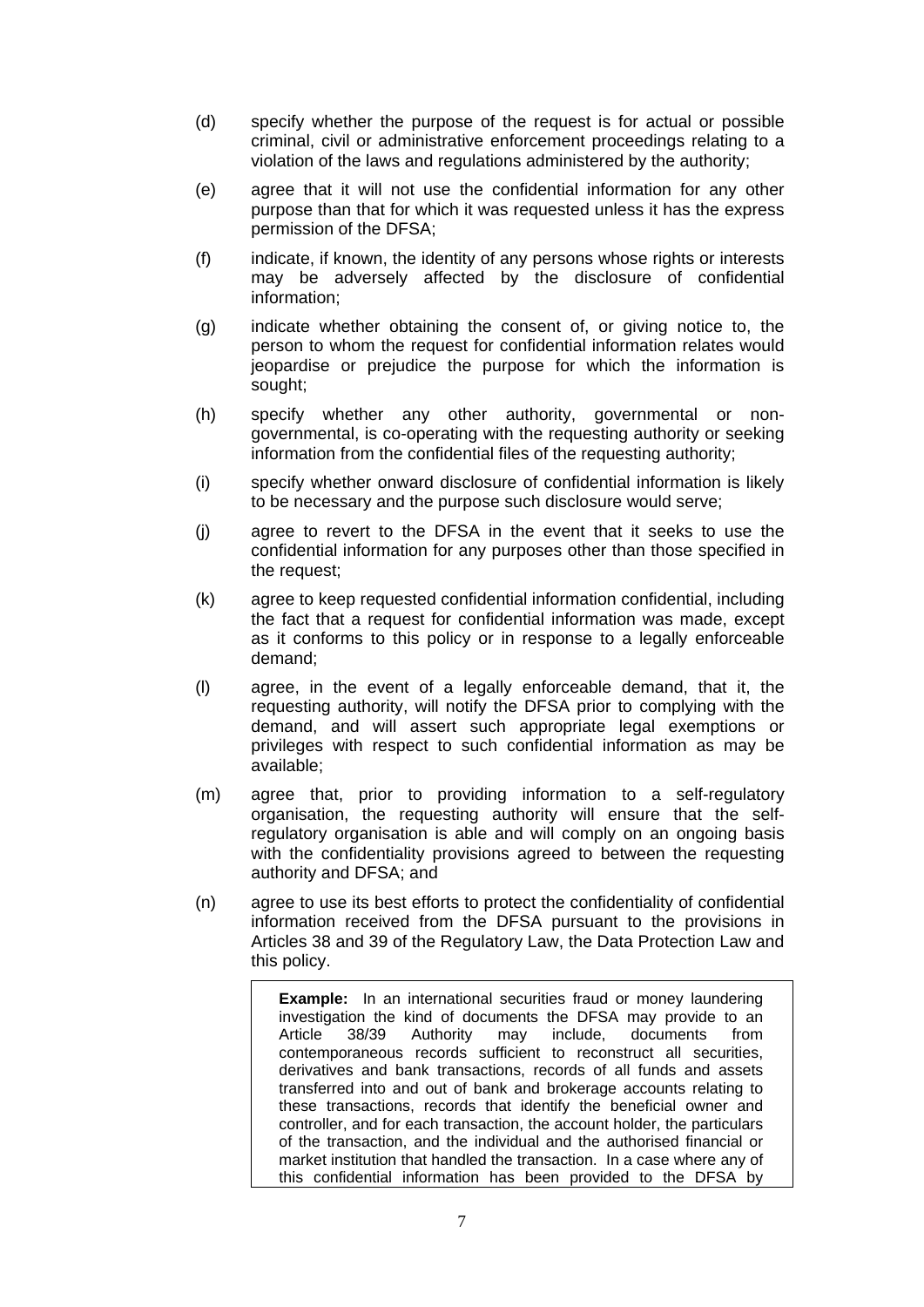another authority, the DFSA will advise and consult that authority before disclosing it to a third party (Article 38/39 Authority).

### **8. PROCEDURAL FAIRNESS**

- 8.1 When the DFSA intends to disclose confidential information to other bodies pursuant to a statutory gateway, in cases where that information has been obtained from another regulatory or supervisory agency, the DFSA will notify and consult with that agency which provided the information. In these instances, the DFSA does not normally notify the persons potentially affected by the disclosure, although there are exceptions.
- 8.2 The DFSA will normally give notice and an opportunity to make representations and challenge the disclosure in the following circumstances:
	- (a) Where the disclosure relates to a person's compelled testimony to a law enforcement agency for the purpose of criminal proceedings against the person. Under Article 80(7) of the Regulatory Law, the DFSA must not disclose a person's compelled testimony to any law enforcement agency for the purpose of criminal proceedings against the person unless the person consents to the disclosure or the DFSA is required by law or court order to disclose the statement;
	- (b) Where the disclosure of confidential information relates to private civil litigation. In these circumstances, the person requesting the confidential information will be required to obtain a DIFC Court order compelling the DFSA to disclose the confidential information. The DFSA will notify the person who is the subject of the request so that the person has an opportunity to challenge the request according to the Rules of the DIFC Court;
	- (c) Where the fairness of the case requires it. Notice may be appropriate where there are serious and legitimate concerns about the appropriateness of the disclosure. For example, where the body requesting the confidential information does not perform a financial services related regulatory function. In addition there may be some other obvious reason why it might be helpful (in order to enable a fully informed decision to be made) to give notice in order to get a response from the subject of disclosure or the source of the information. One of the relevant considerations is whether the body receiving the confidential information is itself obliged to provide the person concerned with an opportunity to make representations, should it decide to rely on the information disclosed to it.
- 8.3 The DFSA will not normally give notice in the following circumstances:
	- (a) where it may prejudice an ongoing or pending investigation, whether carried out by the DFSA or the receiving authority or prejudice actions which the DFSA or other authority may want to take as a result of an investigation (e.g. freezing assets before they disappear);
	- (b) where it may reveal the identity of informants or persons who provided the DFSA with information about potential misconduct of firms or individuals in the expectation that their identity would be kept confidential;
	- (c) where it may prejudice or jeopardise the DFSA's ability to effectively discharge its monitoring and other regulatory functions particularly in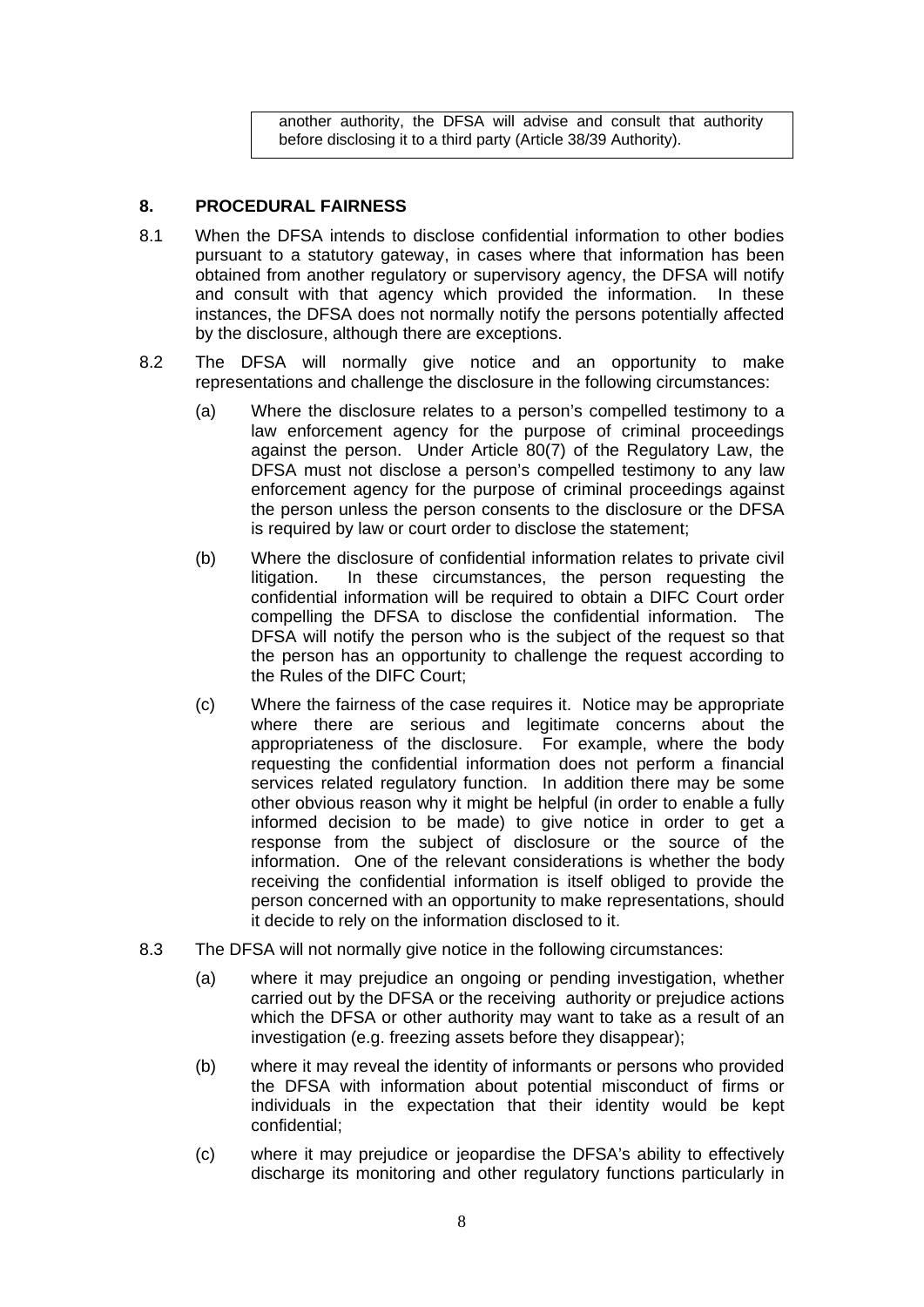its supervisory function where there is frequently a need for real-time disclosures of confidential information by telephone, e-mail or fax;

- (d) where it is agreed or understood that the regulatory practice is that certain confidential information will be passed on without notice, particularly in the context of disclosure to supervisors of international firms;
- (e) where the information disclosed to other agencies is not adverse to the person concerned (e.g. letters to overseas regulators indicating that there is no adverse information, or information as to the authorisation status of firms and individuals);
- (f) where it may undermine other regulators' fitness and propriety tests; or
- (g) where it may seriously prejudice the DFSA's relations with overseas regulators, considering the DFSA's bilateral and international obligations and the need for effective mutual cooperation and information sharing.

### **9. INFORMATION UNDER MEMORANDA OF UNDERSTANDING**

- 9.1 The DFSA may obtain confidential information pursuant to a Memorandum of Understanding (MOU) with another Financial Services Regulator. A list of DFSA MOUs is published on the DFSA website.
- 9.2 This Section describes how the DFSA protects, uses and discloses confidential information that it receives pursuant to an MOU.

#### **Procedures for assessing disclosure**

- 9.3 Article 38 of the Regulatory Law ensures the confidentiality of information provided to the DFSA. This includes any confidential information received by the DFSA from a Financial Services Regulator under a MOU or similar arrangement. All information received under an MOU will be expressly marked to indicate that it is confidential regulatory information provided under an MOU or Multilateral MOU from an identified Financial Services Regulator.
- 9.4 Article 38 also enables the DFSA to release confidential information to a Financial Services Regulator for the purposes of assisting the performance of its regulatory functions. The release of any confidential information by the DFSA to a third party and the method of releasing this information will be assessed and approved by a senior officer of the DFSA with delegated authority to make such a release. The delegated senior officer will consider the relevant provisions of this Policy Statement (particularly Parts 4, 5 and 6) in deciding whether to release confidential information to third parties.
- 9.5 Any DFSA staff member identifying the possible release of any confidential information will ensure that the delegated senior officer assessing and approving the release is aware of the origin(s) of the information and the legal basis upon which the release is required to be made.
- 9.6 The DFSA staff member and the delegated senior officer assessing and approving the release will ensure that:
	- (i) the receiving party is made fully aware of the protected status of the confidential information;
	- (ii) the providing Financial Services Regulator has been approached to seek written approval for the information's release to the third party;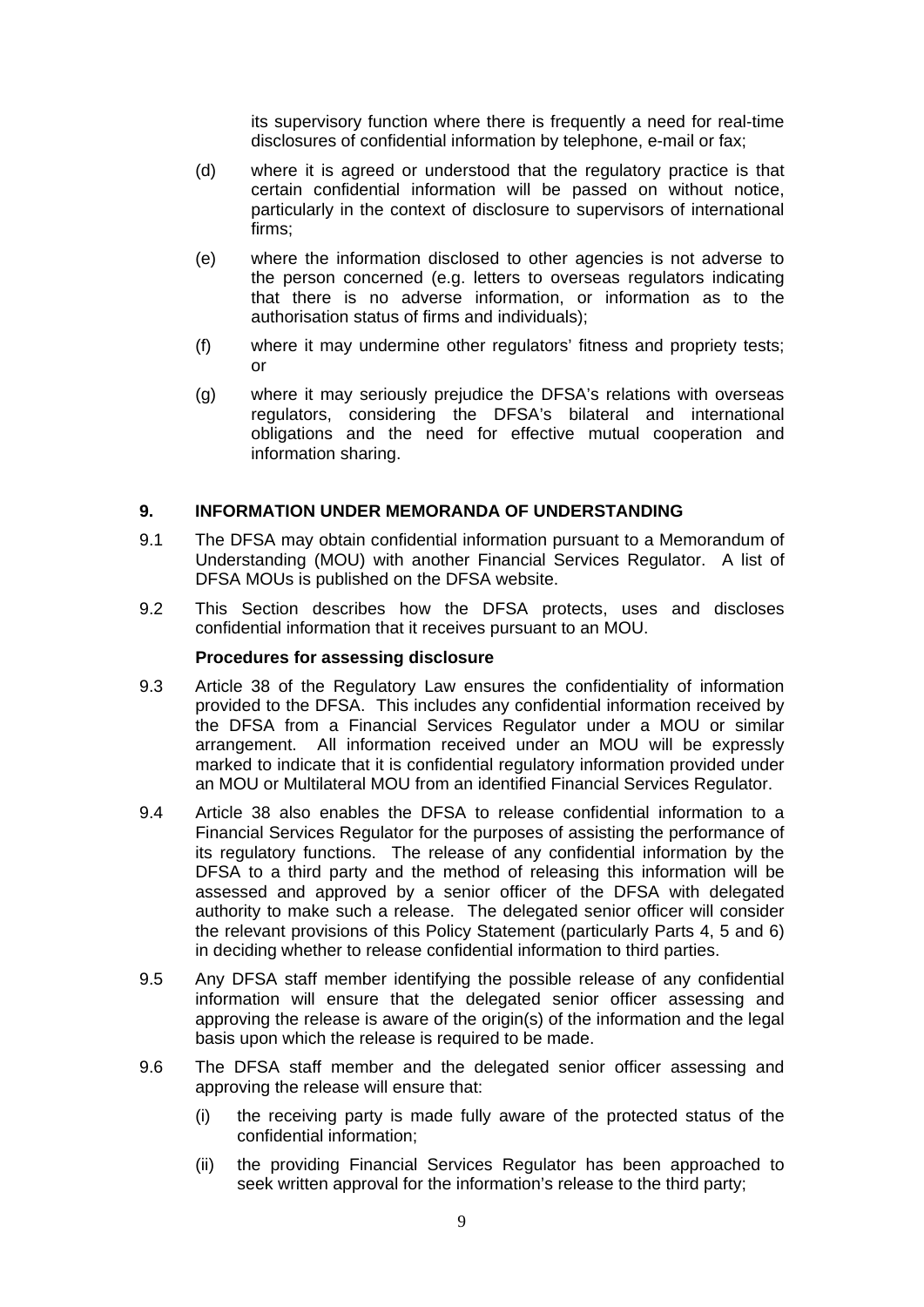- (iii) where a providing Financial Services Regulator does not approve the release of the confidential information, the DFSA takes all reasonable efforts, including any legal steps, to protect the information from disclosure;
- (iv) if the DFSA's efforts to protect the confidential information from disclosure are unsuccessful, eg. to a Court, the DFSA informs the providing Financial Services Regulator, and requests the receiving party to ensure that the confidential information is not made public.
- 9.7 Generally, the DFSA will ensure that information released under Article 38 retains its confidential status by imposing conditions on that Financial Services Regulator that the information should only be used for a regulatory purpose and will not be released to any third party without the prior consent of the DFSA.

### **Where information is subject to a legally enforceable demand**

- 9.8 In cases where the confidential information obtained from a Financial Services Regulator under an MOU is subject to a legally enforceable demand (such as a subpoena, notice or court order), the DFSA will notify the providing Financial Services Regulator when the demand is received by the DFSA.
- 9.9 In the event of a legally enforceable demand, the DFSA will assert any legal rights, exemptions or privileges to protect such confidential information that are legally available to it. These may include, for example, objections to disclosure based on a claim of public interest immunity (see Section 10 below).

### **10. DISCLOSURE TO A COURT**

- 10.1 The DIFC Courts deal exclusively with all cases and claims arising out of the DIFC and its operations. The DIFC Courts have jurisdiction over civil and commercial matters only and do not have criminal jurisdiction. All criminal matters are heard and determined by the Emirati courts.
- 10.2 The DIFC Court's enabling legislation, Dubai Law No. 12 of 2004, gives it exclusive judicial jurisdiction in the DIFC and over DIFC bodies including the DFSA. Therefore, the DFSA is obliged by law to disclose confidential information if it is compelled to do so pursuant to an order from the DIFC Court.
- 10.3 Because the UAE criminal laws apply in the DIFC, the DFSA is obliged under Article 78, Part 2 of the UAE Penal Procedures Law Federal Law No. 35 of 1992 to comply with any legally enforceable demand or order from a competent authority responsible for administering the criminal laws in the UAE. This includes orders or demands to disclose confidential information.

#### **Public interest immunity and similar claims**

10.4 In an appropriate case, and particularly where a party to court proceedings seeks disclosure of confidential information obtained by the DFSA under an MOU (see Section 9 above), the DFSA will seek to invoke a claim of public interest immunity (PII) to resist the disclosure. In common law, where a government department or other public body considers that the disclosure of particular information in the course of civil or criminal litigation would be seriously harmful to the public interest, the department or body may ask the court not to order disclosure, by making a claim, in civil litigation, of PII, and, in the case of criminal litigation, a similar claim in substance. The DFSA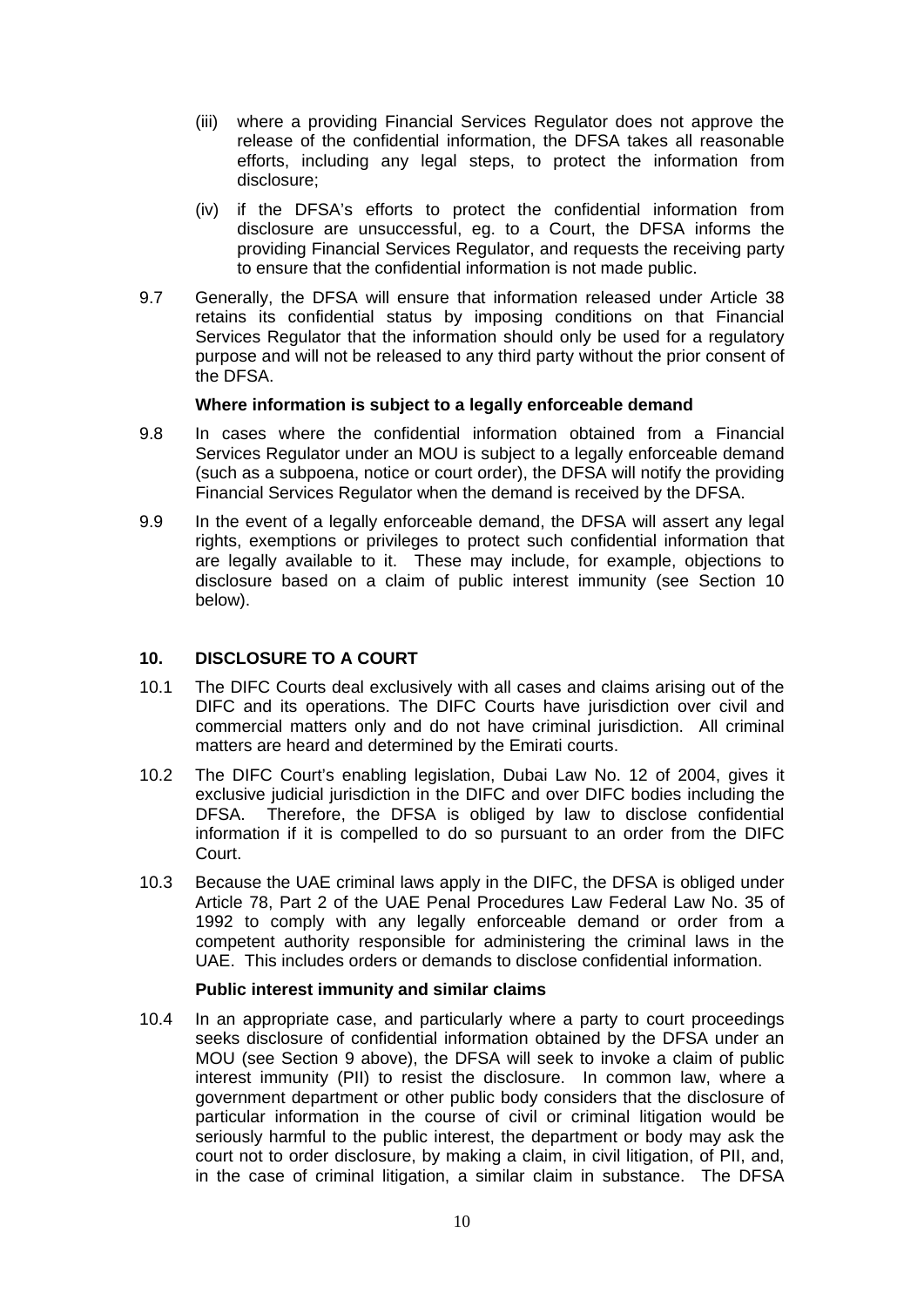considers that a PII claim would be appropriate, in the context of its functions, where disclosure would prejudice its ability to perform those functions or jeopardise its ability to receive information in the future from certain sources, including overseas regulators, and in such a case it would make the claim on the source's behalf.

### **11. FOREIGN SECRECY LAWS IN THE DIFC**

- 11.1 Foreign banking secrecy laws do not apply in the DIFC and do not apply to DFSA regulated entities and their clients in relation to financial services business conducted in or from the DIFC. This is because foreign banking secrecy laws or confidentiality provisions do not have extraterritorial effect, that is, outside the jurisdiction in which they are enacted.
- 11.2 Similarly the DFSA does not have extraterritorial or direct access to confidential client information if the client's business is booked, held, serviced and managed exclusively in foreign jurisdictions subject to a strict banking secrecy regime.

**Example:** A request by the DFSA to a foreign regulator or a financial institution operating in a secrecy jurisdiction for disclosure of confidential client account information will be governed by and be subject to the secrecy laws of the foreign jurisdiction.

### **12. INFORMATION MANAGEMENT IN THE DFSA**

- 12.1 The statutory obligation on all DFSA employees, agents and independent contractors to maintain confidentiality of information is further reinforced by requiring:
	- (a) all DFSA employees, agents and independent contractors to sign an Employment or Consultancy Services Contract that incorporates a confidentiality clause in which they irrevocably agree that during the course of their employment, and thereafter, they shall not communicate any information that might be of a confidential or proprietary nature; and
	- (b) all DFSA employees to abide by a Code of Values and Ethics which requires them to comply with their statutory obligations, including the confidentiality obligations under the Regulatory Law.
- 12.2 The DFSA has also adopted physical measures for management of confidential information, such as:
	- (a) restricted working space accessible only through the use of electronic identification cards; and
	- (b) best practice electronic and paper document control systems that monitor and audit the use of confidential information.
- 12.3 To ensure the confidentiality obligations in the Regulatory Law and Data Protection Law are met, the DFSA has developed policies concerning the physical management of information by employees in discharging their licensing, supervisory and other regulatory functions. The policies also prescribe procedures regarding information technology security, restricted electronic information access, physical perimeter security, securing evidence,